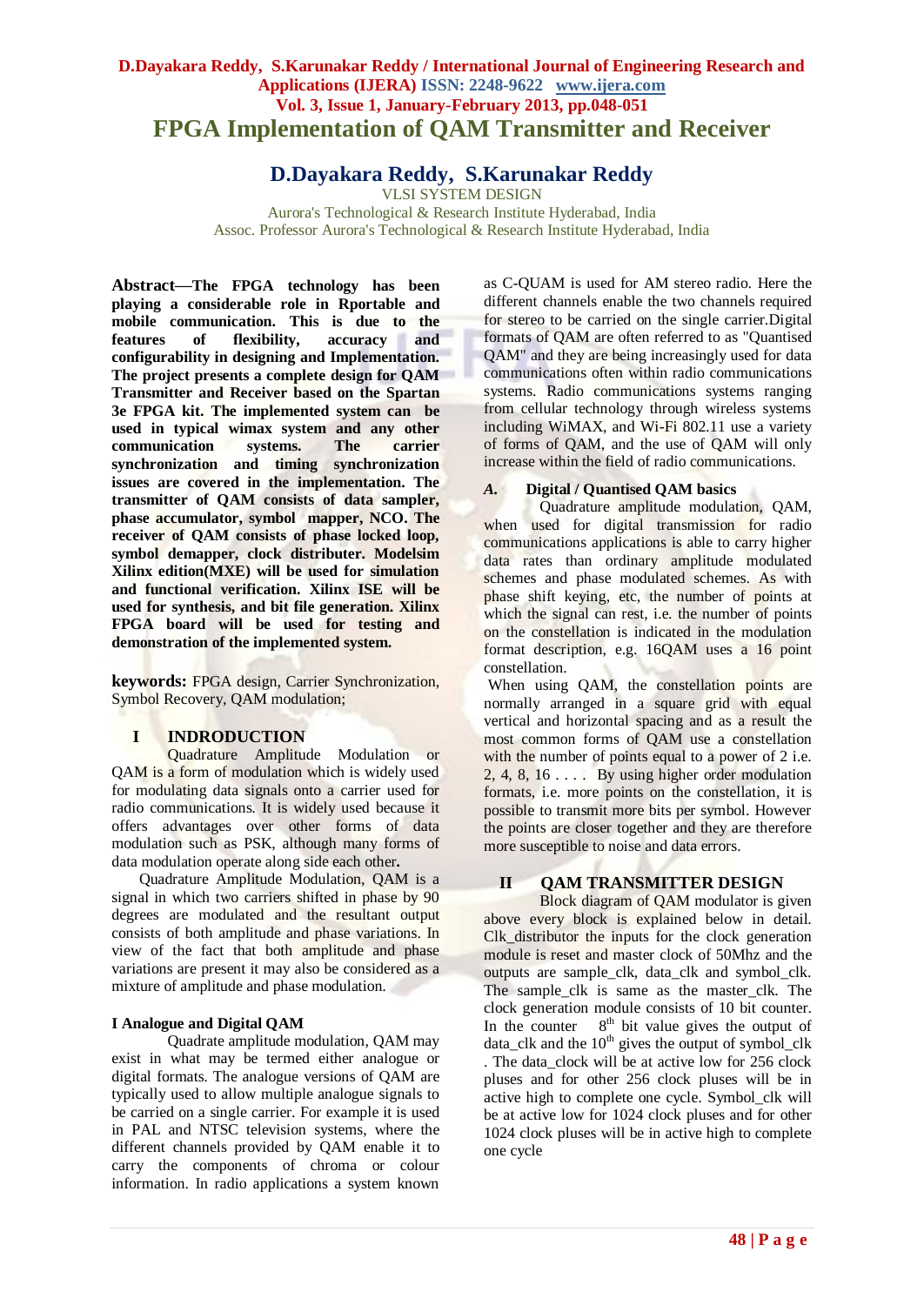#### **D.Dayakara Reddy, S.Karunakar Reddy / International Journal of Engineering Research and Applications (IJERA) ISSN: 2248-9622 www.ijera.com Vol. 3, Issue 1, January-February 2013, pp.048-051**



 Rst is used to clear or reset module, data\_clk will be four times faster then symbol\_clk\_4bit When rst is active high then left shift register will be cleared, if rst is active low with raising edge of data\_clk then data\_in will be forced on to the LSB bit of left shift register. Left shift register will be shifter one bit. Raising edge of symbol\_clk\_4bit then left shift register will be reflected on the output sampled 4bit.

Clk is used for synchronication and rst is used to clear two registers that are phase increment registrer and phase register. The phase increment register stores the instantaneous phase\_inc\_word that is fed to a 8 bit adder as one of its input**.** The other input for adder is phase register output. The phase register holds the instantaneous phase for each clock pulse (i.e adder output). The accumulated phase also is also 8 bits, which limits the maximum phase by 11111111, and addition by 1 to maximum value causes the phase to become 00000000

#### **SIN AND COS LUT'S**

According to the address given the predefined data stored in 8 bit rom will reflected on the output pin Amp\_Bits. This is expected and desired since the Look Up Tables are programmed to consider 255 as highest phase value and phase increment by one results next cycle of waveform. Since 8 bits are used to represent the  $0^{\circ}$  to 360 $^{\circ}$  the increment in digital phase value by one causes effective increment of  $1.40625^{\circ}$  (results by dividng  $360^{\circ}$  with 256 maximum possible combinations of 8 bits) **.** This also implies that outputs can't have more that 256 samples for one cycle.

#### **SYMBOL MAPPER**

This incremented phase is multipled with sin and cos for sin\_lut and cos\_lut respectively. The resultant amplitude will be saved in the 8 bit Rom block. So according to address that will give ampltude of sin or cos signal by using this LUT's Sampled\_4bit data is loaded in to a tempary register there  $0<sup>th</sup>$  bit and  $1<sup>st</sup>$  bit are assumed as I bits and  $2<sup>nd</sup>$ 

and  $3<sup>rd</sup>$  bit are asumed as Q bits, these I bits and Qbits are assumed as address to 3 bit Rom block's in this according to Rom address data in that address will be given to the next block called as multipler's. I bits are multipled with cos\_in bits and Q bits are multipled with sin in bits than resultant output's of the multipler section will be added which generates the final output as QAM\_mod\_signal.

### **III QAM RECEIVER DESIGN**



The system generator library provides a demo for QAM baseband demodulator which consists of two main blocks: Carrier recovery and Symbol demapper. Fast computing techniques using CORDIC is employed to correct the phase error. The adaptive algorithm does work to minimize errors. However, because of these features, this design cannot be applied to deep fading channels phenomenon.



QAM\_mod\_signal samples\_clk Multipli PFir SII Filter PID LOOK UP **ATAN** Controlle TARL F PHASE block freq\_word **ACCUMULATER** PFir Multipli Filter phase acc ou symbol\_clk\_4bit VRet 1 CLK DELAY

Phase locked loop is used to correct the signal at demodulator it's plays a key role in demodulation. The carrier recovery can be done by using phase locked loop. It consists of phase accumulator. Phase accumulator is the combination of phase register and phase increment register. The phase increment register stores the instantaneous phase\_inc\_word that is fed to a 8 bit adder as one of its input. The other input for adder is phase register output. The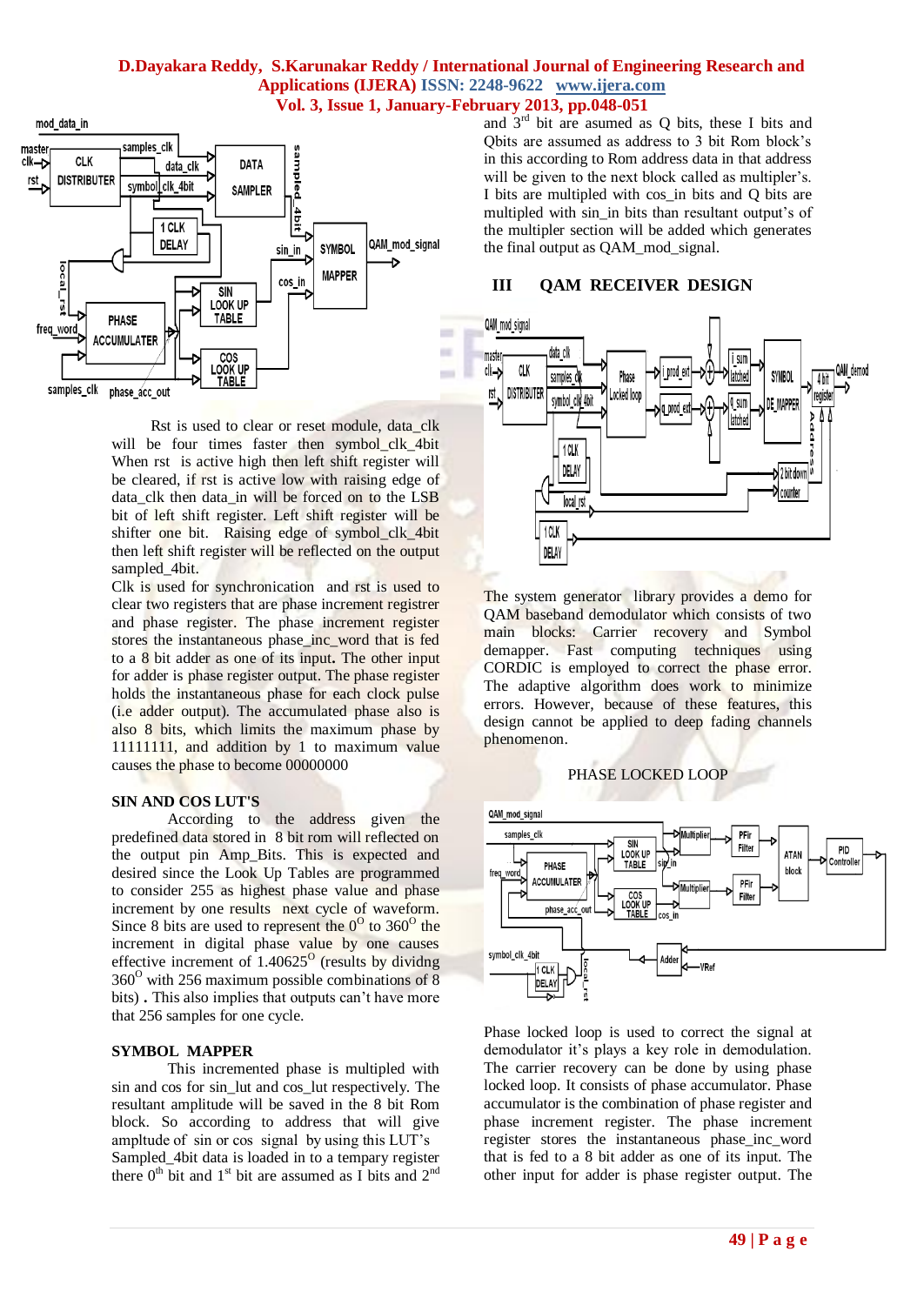#### **D.Dayakara Reddy, S.Karunakar Reddy / International Journal of Engineering Research and Applications (IJERA) ISSN: 2248-9622 www.ijera.com Vol. 3, Issue 1, January-February 2013, pp.048-051**

phase register holds the instantaneous phase for each clock pulse (i.e adder output). The accumulated phase also is also 8 bits, which limits the maximum phase by 11111111, and addition by 1 to maximum value causes the phase to become 00000000.

PFIR module:



The package created which consist of the filter coefficients will be utilized by calling the package in to program; PFIR structure is shown in above figure. Input is taken as PFIR\_in and is given to a multiplier in a loop and another input to multiplier is the filter coefficient (i) stored in the PFIR package. Result generated by the multiplier will be added with another multiplier in the loop  $(i+1)$ . Loop will be running till last coefficient is multiplied and result is reflected on to output signal PFIR out.



Figure 3.3 Block diagram of PID controller

The output of the system is taken as input (i.e sample\_in) of pid controller as that is compared with vref to generate error signal. Pid control has three section that is integration section, differentiation section and proportional section. In Proportional section gain  $K_p$  is multiplied by error and produces  $K_{p}$  prod signal but in integration section accumulation(i.e past error with present error) of the error is multiplied by gain  $K_i$  to produce  $K_i$  \_prod and the subtraction of the past error from present error generated result is

multiplied by  $K_d$ -prod. Addition of  $K_i$ -prod,  $K_d$  $\perp$ prod and  $K_{p\perp}$ prod generates vout which is given to the system to control

Coefficient Generation for low Pass Noise Removal Filter**:**

Low Pass filter.

 $\overline{\bigcirc}$  IR Butterworth

● FIR Equiripple

Computing Response ... done

 $\mathbb F$ 

 $\checkmark$ 

The filter coefficients are generated by mat lab by given process below

Start  $\rightarrow$  Mat lab  $\rightarrow$  toolboxes  $\rightarrow$  filter design HDL coder  $\rightarrow$  filter design and analysis tool (FDA tool). Open FDA tool then select as shown





Design Fiter